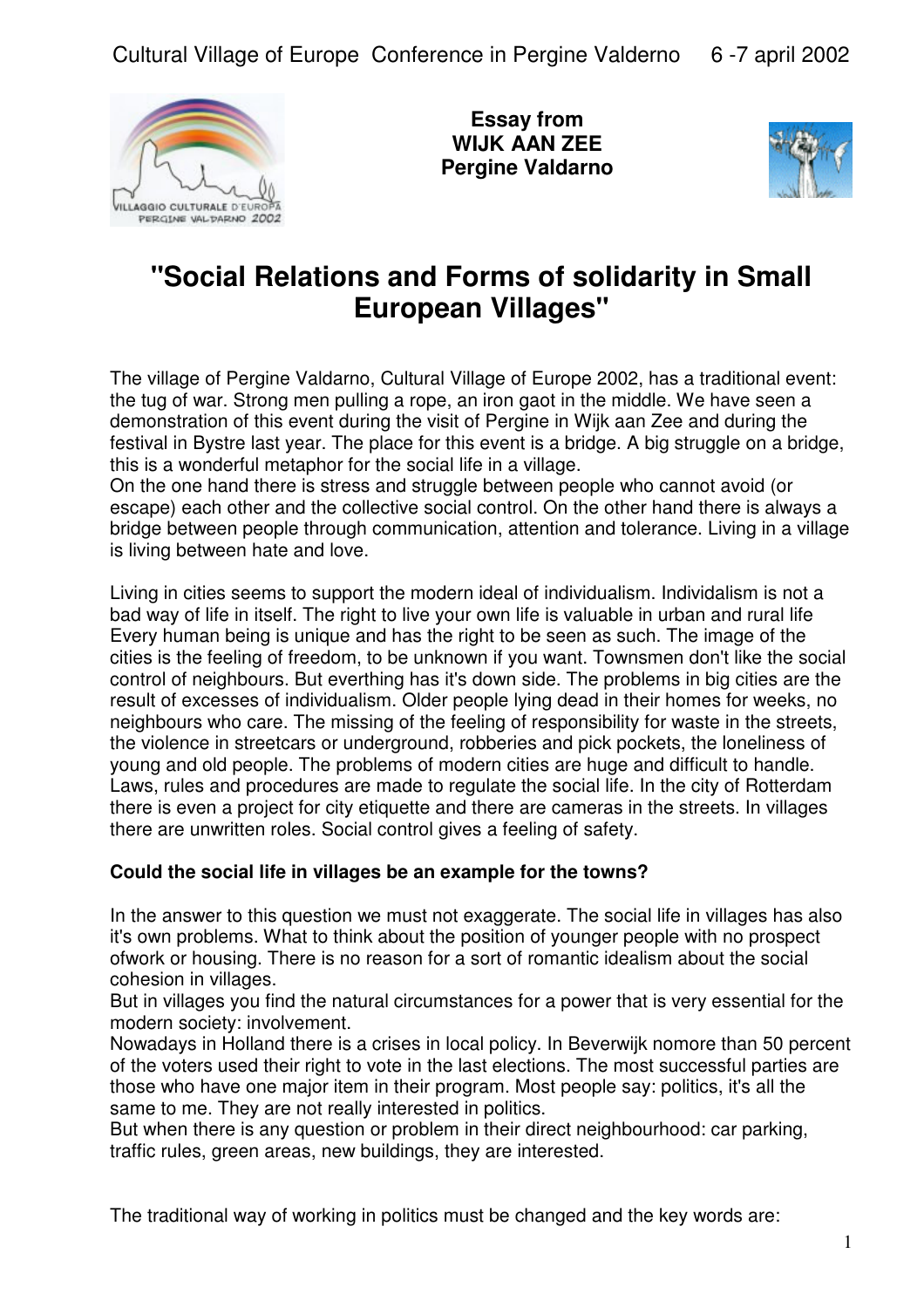involvement and participation. The local government has to develop new methods with interaction, co-making and room for initiative bottom-up.

## **The villages, having the tools for involvement and participation can be the laboratory for a new way of decision making.**

Recently there was a good example in our village Wijk aan Zee. Many of you, who have been in our village, will remember the central square, the Julianaplein, near the historic church. At one side of this square are the former post office, the tourist infomlation office and a shop originally owned by the butcher. These buildings were bought by a real estate developer, an architect made plans for this location: a high, huge, modern building with apartments without any relation with the surrounding historical buildings. Of course there came opposition against these plans, inhabitants of Wijk aan Zee went into court with their objections and they were successful after a difficult and long procedure. In the mean time the buildings were pulled down, a hole in the heart. of the village as a result. A new architect came in and the first thing he did was: making pictures of the older buildings surrounding the square and he had conversations with people living around there. With this infomlation he made a new plan: a modern building with classical elements and now the development is accepted by many inhabitants, they are even enthusiastic. The key of success is the participation and involvement of the people.

Important in cases like this is our Village Council, an organisation of volunteers, with no formal, official status, but chosen by the villagers and accepted and recognized as discussion partner for local government. Political parties doesn't participate in the Village Council, you can say it's a norpolitical organisation. But this doesn't mean that htere is no political engagement in the village. The participation in the elections for the City Council of Beverwijk in March of this year the number of voters in Wijk aan Zee was significant higher than in the town of Beverwijk.

The Village Council is a platform for initiative. In the question of the buildings on the Julianaplein there was an important role for the ' quality plan for buildings', a framework f judgement. This plan was not formulated by the official local planning agency, but by members of the Village Council and based on reactions of the villagers. Experimental ways of decision making with the participation of citizens and the politicians in a different role of director of the process are recently introduced in the new law for local government in Holland. We think the experiences in villages can be helpful for projects in urban areas, because in every decision there is some sort of 'tug ofwar' between different interests, b you also need a bridge to communicate. Tug of war and bridge, the two elements in the tradition of Pergine Valdarno

## **The image of villages is conservation and conservatism and the image of cities is one of progression, development.**

## **But is it really true, that cities are the breeding ground for experiments and villages are only fit for tradition?**

In Wijk aan Zee we have some examples of the contrary.

In Holland we have a law on freedom of education. This is important in our small country with many different religions and outlooks on life. We have public schools, founded by the local government, and private schools most of them founded by religious groups. So about twenty five years ago we had three different schools in our village: public, roman catholic and reformational. In the Dutch law public and private education are strictly separated, it's part of the constitution. So an initiative of parents in Wijk aan Zee to realize one school for all the children was formally impossible. Even until now there are discussions on this item in parliament, but in Wijk aan Zee we found a solution to make one school of good quality for all our children. Impossible by law, but possible in the mind of people and then there is a way out!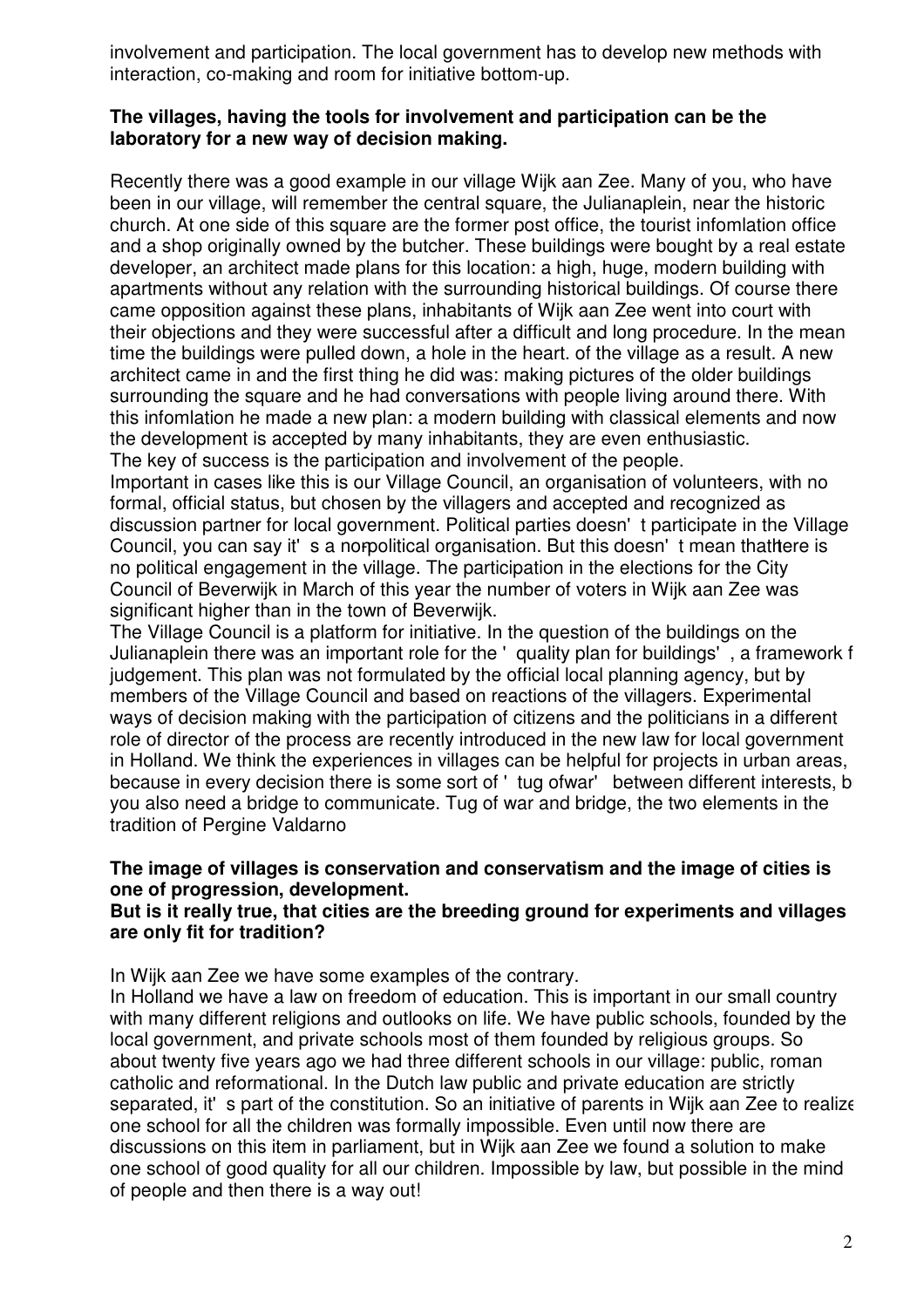One other example of experimental development: for many years the two churches in our village have been working together in a respectful way in ecumenical activities. They have the Lord's Supper and Eucharist together three times a year, even on Pentecost (Whitsun). We had an ecumenical service like this together with the visitor's of Aldeburgh in 1999.

Forbidden by the official church, but in a community at the basis, as in Wijk aan Zee it's a fundamental Christian gesture to share. There are bible discussion groups, the choirs of the churches sing together, etc. In Beverwijk, only 5 km away, these things are impossible until now. Perhaps Wijk aan Zee can be the laboratory for development of ecumenical activities.

An other example: During your stay in Wijk aan Zee most of you will have been in the Hotel Sonnevanck. A hotel as a public meeting place, not a sophisticated accomodation owned by an international company, for a part against the regulations of the hotel and catering industry. But a meeting place for the people of Wijk aan Zee and guests, a place of initiative and experiments.

A last example: the place of the rehabilitation centre Heliomare, the two centres for mentally handicapped people and the centre for people seeking asylum is not a problem in a village as Wijk aan Zee. Handicapped people and refugees are accepted because of the small scale and possibility of direct communication.

We hope that the experience with experiments on a small scale in a village like Wijk aan Zee can help the authorities to look at the problems in the cities from an other point of view.

## **What about lessons we as villages can get from the cities. Are there problems in villages, that can be solved by input from the cities?**

The most attractive property of cities is speciality. People in village need special, modem services and therefore they are dependent on cities. There must be a way in between a town with all sort of facilities and a village without any.

We think there are interesting possibilities for the economical situation in villages. To start business in the urban area is very expensive. We think there have to be more attention for the possibilities of small business in villages. For the development of economical activities in villages there are many interferences in the law. The laws are made for big business and internationals, small business has to struggle with the same rules of administration as the big ones. We think that big cities and towns has to stimulate small business to establish in villages around. Economical activities are essential for the life in villages. A post-office or a bank is important for a village. With the modem technology it's possible to realise a good level of service. We need creative entrepreneurs as well in the big post and banking companies as in the villages itself.

Another item which is important for villages is the level of public service. In the cities decentralisation of police-men is an important element in security. In the organisation of the regional police we can learn of the experiences with local police-officers: direct communication between officials and citizens is important for the feeling to be safe and to maintain social control.

Also in other parts of social service decentralisation is important for the villages, for example local officers for the greens and clean streets. These officers are part of the bigger regional or municipal organisation, but they are the ears and the eyes of the bigger organisation that can offer service and they are the persons for direct communication with the consumers.

To realize these things in villages is not a question of big plans and laws. In villages there is a direct connection between thinking and doing. So we hope, that in the relation between government and villages there will be room for experiments and improvisation. It's like the bridge of Pergine Valdarno we started with in this staterent: there can be